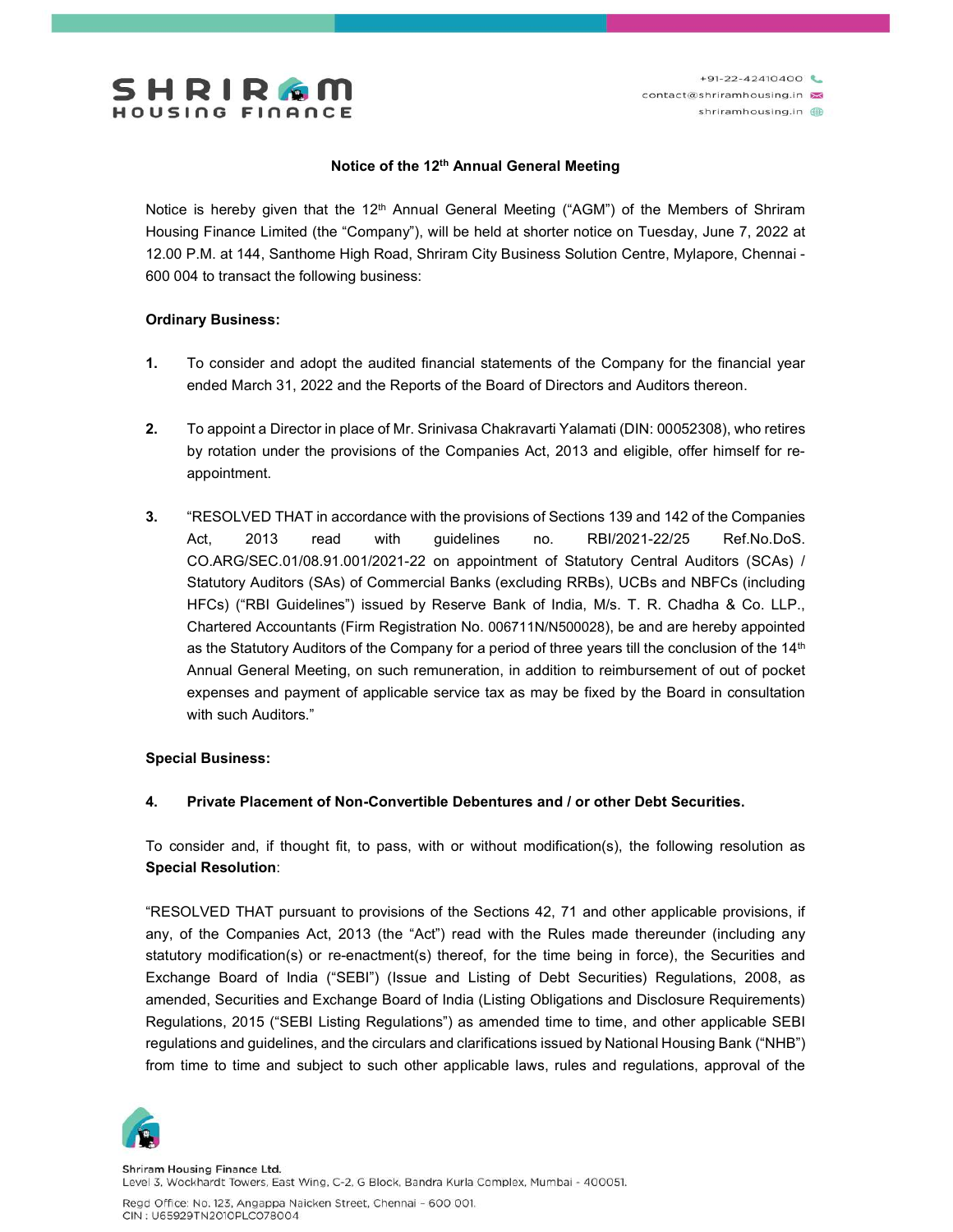

Members of the Company be and is hereby accorded to the Board of Directors of the Company (hereinafter referred to as "Board", which term shall include any duly constituted Committee of the Board), which the Board may have constituted or hereinafter constitute from time to time by whatever name called to exercise its power including the power conferred by this resolution), for making offer(s) or invitation(s) to subscribe and to allot Secured / Unsecured / Redeemable / Non-Redeemable / Market Linked Non-Convertible Debentures (NCDs) including but not limited to subordinated debentures, bonds, Commercial papers and / or other debt securities, etc., on a private placement basis, in one or more series / tranches during the period commencing from the date of this Annual General Meeting ("AGM") hereof until the conclusion of the next AGM of the Company to the Qualified Institutional Buyers, Foreign Institutional Investors, Foreign Portfolio Investors, Banks, Mutual Funds, Provident Funds, Corporates and such other entities / persons eligible to apply / subscribe the securities on such terms and conditions as may be decided, from time to time, determine and consider proper and most beneficial to the Company for refinancing of existing debt within the overall borrowing limits of the Company, as may be approved by the Members from time to time.

RESOLVED FURTHER THAT for the purpose of giving effect to this resolution, the Board be and is hereby authorized to do determine, negotiate, modify and finalize the terms of issue including the class of investors to whom NCDs are to be issued, time of issue, securities to be offered, the number of NCDs, tranches, issue price, tenor, interest rate, premium / discount, listing, redemption period, utilization of issue proceeds and to do all such acts and things and deal with all such matters and take all such steps as may be necessary and to sign and execute any deeds / documents / undertakings / agreements / papers / writings, as may be required in this regard.

RESOLVED FURTHER THAT the Board be and is hereby authorized to delegate all or any of the powers herein conferred to any director(s) and/or officer(s) of the Company and/or any Committee, to give effect to the resolution."

# 5. Revision in remuneration of Mr. Subramanian Jambunathan (DIN: 00969478), Managing Director & CEO of the Company.

To consider and if thought fit, to pass, with or without modification(s), the following resolution as a Special Resolution:

"RESOLVED THAT in accordance with the provisions of Sections 196, 197 and 203 read with Schedule V and other applicable provisions, if any, of the Companies Act, 2013 ('the Act') and the Companies (Appointment and Remuneration of Managerial Personnel) Rules, 2014 (including any statutory modification or re-enactment thereof for the time being in force), the provisions of the Article of Association of the Company and such other permissions, sanction(s) as may be required and as recommended by the Nomination and Remuneration Committee and the Board of Directors, approval of the Members of the Company be and is hereby accorded for revision in remuneration payable to Mr. Subramanian Jambunathan, Managing Director & CEO of the Company (DIN - 00969478) w.e.f. April 1, 2022, as detailed below:

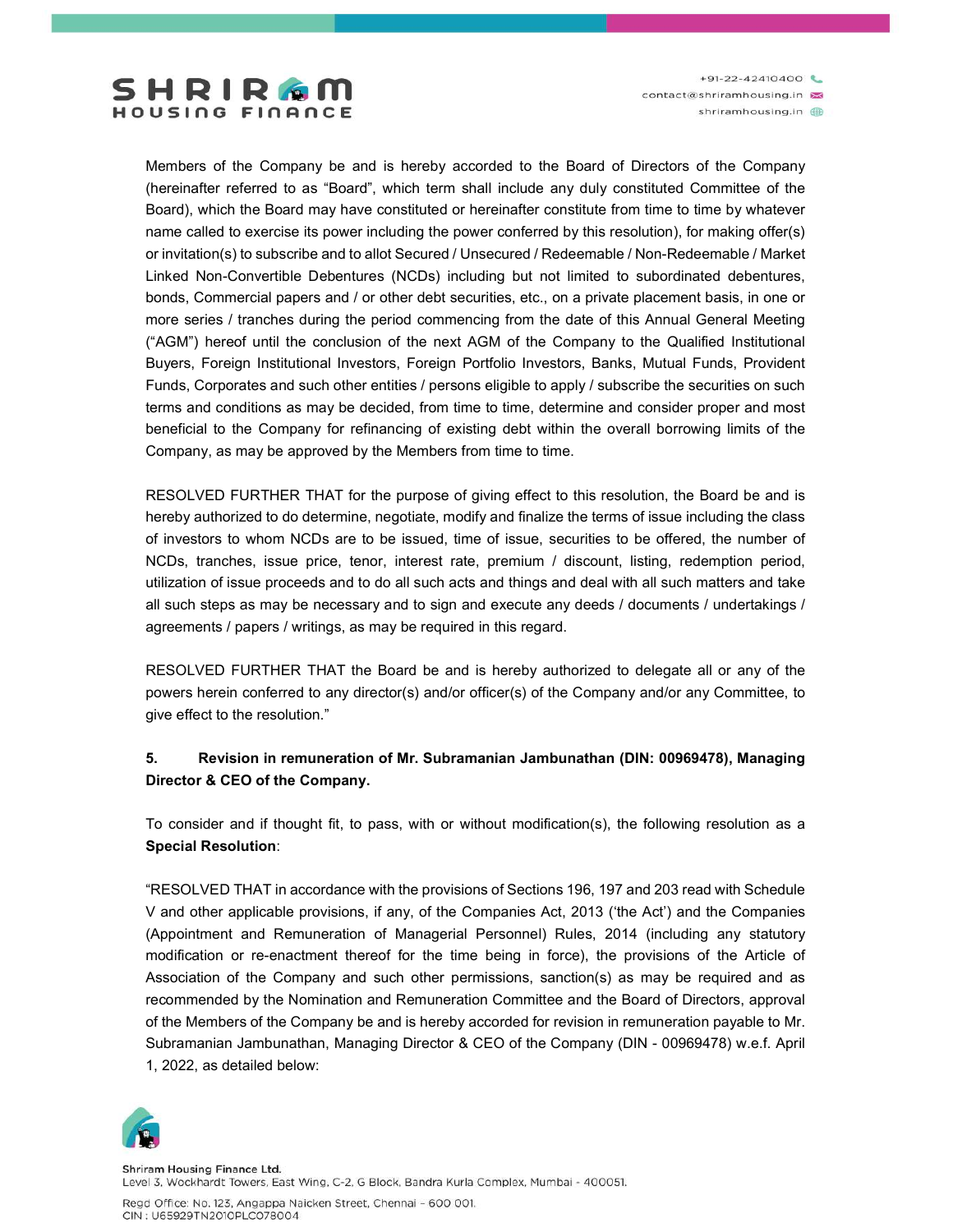

+91-22-42410400 contact@shriramhousing.in

shriramhousing.in (

# A. Remuneration:

- (i) Salary: INR 9,31,700/- per month;
- (ii) Special Allowance INR 3,57,693/- per month.

# B. Perquisites:

- (i) Housing Rent free accommodation owned / leased / rented by the Company or Housing Allowance in lieu thereof as per the Rules of the Company, viz. 50% of the Salary per month;
- (ii) Payment of water, gas, electricity and furnishing charges for residence, to be valued in accordance with Income Tax Rules, subject to a maximum of 10% of the salary;
- (iii) Medical Reimbursement Reimbursement of medical, surgical and hospitalization expenses for the Managing Director & CEO and family subject to a maximum of INR 34,939/- per annum;
- (iv) Reimbursement of personal motor vehicle(s) expenses, including maintenance, parking/toll charges as well as drivers' salary on Company's business on actual basis subject to a maximum of INR 11,18,040/- per annum;
- (v) Leave Travel Concession for the Managing Director & CEO and family, subject to a maximum of INR 4,79,160/- per annum;
- (vi) Club Fees Subscription limited to a maximum of two clubs. Reimbursement of actual fees. All official expense in connection with such membership incurred would be reimbursed by the Company;
- (vii) Expenditure on Business development would be on actual basis subject to a maximum of INR 5,80,760/- per annum;
- (viii) Free telephone at residence;
- (ix) Employees Stock Options As may be decided by the NRC/Board of Directors from time to time according to the Employee Stock Option Schemes of the Company;
- (x) Leave as per the Company's Rules;
- (xi) Other Terms As per the Company's Rules and as may be agreed to by the Board from time to time;
- (xii) Eligible for Variable Pay As per the Company's Rules.

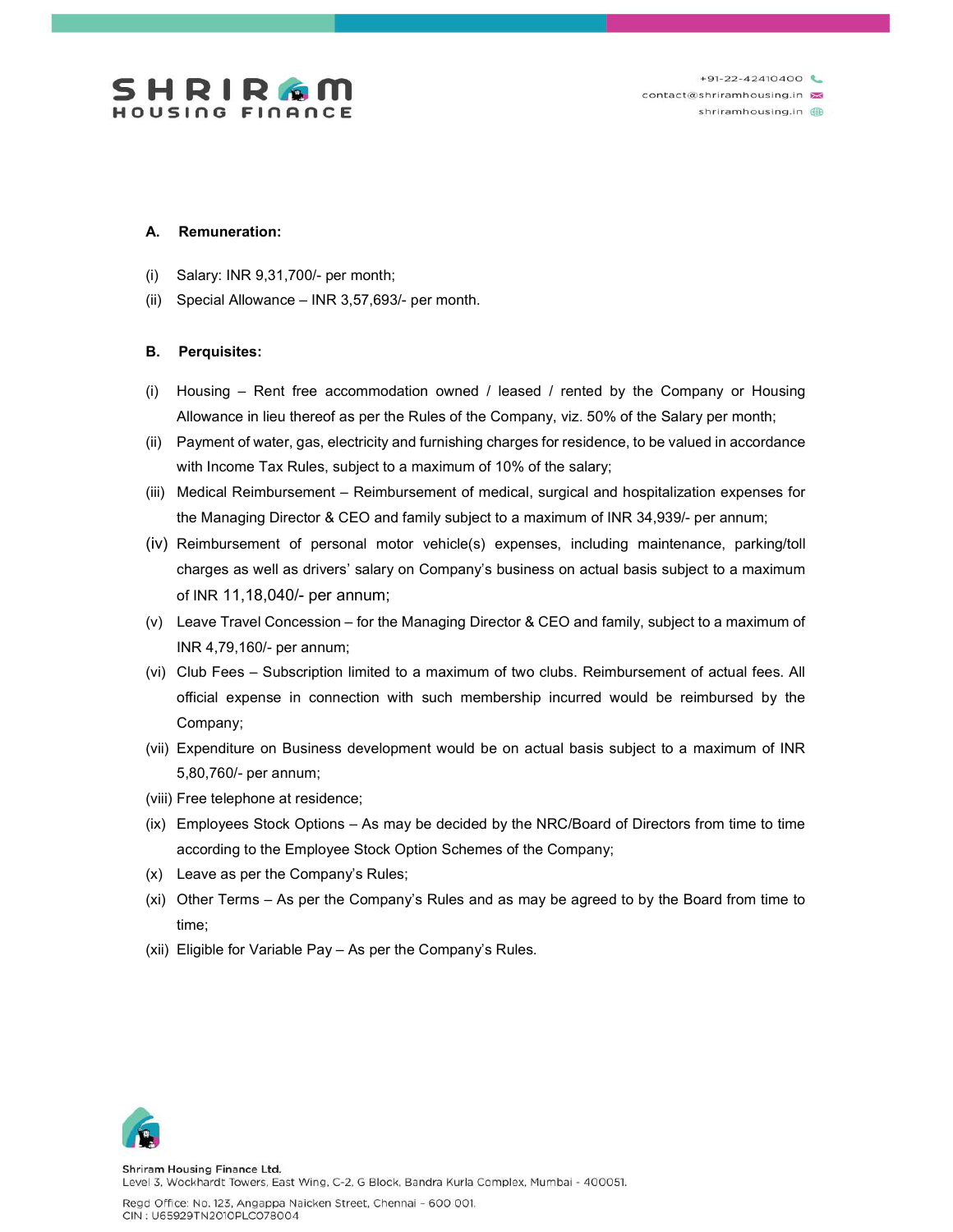

# C. Other Applicable Terms:

- (i) The Managing Director & CEO shall not be paid any sitting fees for attending General Meetings and Meetings of the Board or Committee thereof;
- (ii) Contribution to Provident Fund, Superannuation Fund or Annuity Fund As per the rules of the Company. These will not be considered or included for the computation of ceiling on perquisites to the extent these either singly or put together are not taxable under the Income Tax Act, 1961;
- (iii) Gratuity Not exceeding half a month's salary for each completed year of service;
- (iv) Encashment of leave at the end of the tenure As per rules of the Company;
- (v) Group term life insurance premium of INR 7,128/- per annum;
- (vi) Health Insurance premium of INR 9,998/- per annum;
- (vii) The Board may revise, alter and vary the terms and conditions of his appointment, in accordance with the general policy of the Company including the Remuneration Policy in force from time to time, as it may deem fit and proper subject to the applicable provisions of Schedule V to the Act;

RESOLVED FURTHER THAT the approval of the Board be and is hereby accorded for payment of performance bonus of INR 25,00,000 to Mr. Subramanian Jambunathan, Managing Director & CEO of the Company for the financial year 2021-22.

RESOLVED FURTHER THAT except for the revision as stated above, all other terms and conditions of appointment, as approved earlier by the Members shall remain unaltered.

RESOLVED FURTHER THAT for the purpose of giving effect to this resolution, the Board be and is hereby authorized to do all such acts, deeds, matters and things as may be deemed necessary and settle any/or all questions/matters arising with respect to the above matter, and to execute all such deeds, documents, agreements and writings as may be necessary for the purpose of giving effect to this resolution, take such further steps in this regard, as may be considered desirable or expedient by the Board in the best interest of the Company."

# 6. Increase in the borrowing powers of the Company

To consider and if thought fit, to pass, with or without modification(s), the following resolution as a Special Resolution:

"RESOLVED THAT in supersession of the special resolution passed at the Annual General meeting held on July 12, 2018 and pursuant to Sections 42, 62, 71 and 180 (1) (c) and other applicable provisions, if any, of the Companies Act, 2013 ("Act") and relevant Rules prescribed under the Act,

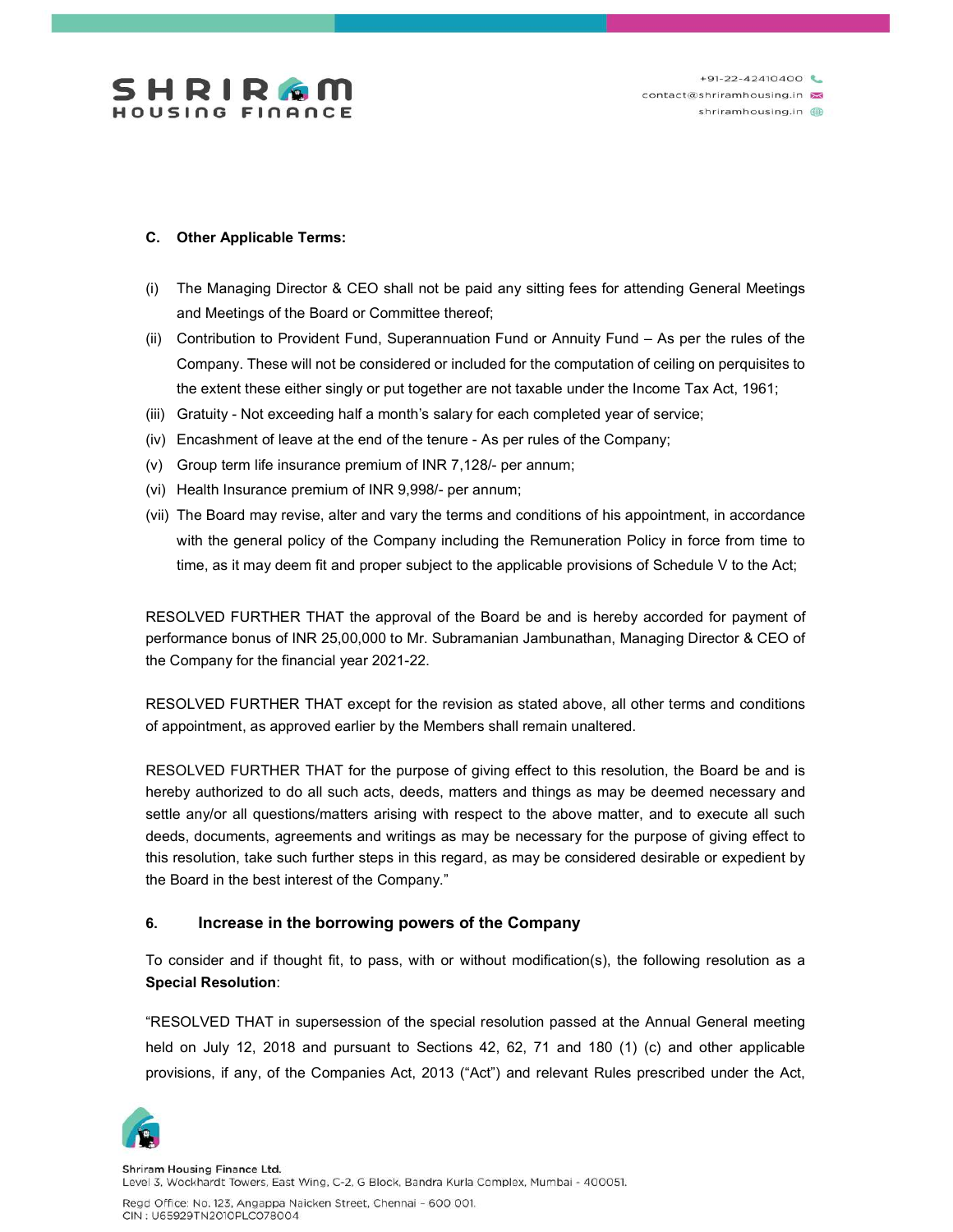

(including any statutory modifications and re-enactment thereof for the time being in force) applicable regulations of Securities & Exchange Board of India, National Housing Bank and any other applicable regulations, consent of the Members of Company be and is hereby accorded to the Board of Directors of the Company or its Committee as may be authorized by the Board of Directors (hereinafter called "Board", which term shall be deemed to include any duly authorised Committee thereof, which the Board may have constituted or hereinafter constitute from time to time by whatever name called to exercise its power including the power conferred by this resolution) to borrow for the purpose of the business of Company any sum or sums of moneys for and on behalf of the Company in Indian Rupees and/or in any foreign currency (i) by way of availing of long/short term loans and all kinds of financial assistance by all permissible methods, secured/ unsecured from banking companies, financial institutions, bodies corporate or any person(s), (ii) by way of issue of commercial papers, rupee denominated bonds/senior notes to eligible person(s), lenders, investor(s) (iii) by way of issue of redeemable nonconvertible debentures, subordinated debentures, bonds or any other security or instrument(s) on private placement basis as well as by way of public issue by issue of shelf-disclosure documents, prospectus, shelf prospectus, information memorandum, offering circular or otherwise, from persons, institutional investors, Foreign Institutional Investors, qualified institutional buyers, resident public financial institutions, multilateral financial institutions, regional financial institutions, statutory corporations, provident funds, pension funds, superannuation funds, gratuity funds, alternative investments funds, insurance companies, mutual funds, national investment fund, insurance funds, non-institutional investors, companies, bodies corporate, societies, educational institutions and association of persons, trusts, scientific and /or industrial research organizations, partnership firms, Limited Liability Partnerships, Resident Individuals, High Net-worth Individuals (HNIs), Hindu Undivided Families (HUFs), retail individual investors, or (iv) by way of issuance of any other permissible instruments or methods of borrowing, whether unsecured or secured by mortgage, charge, hypothecation, lien, pledge or otherwise of the Company's assets and properties, whether movable or immovable, notwithstanding that the monies to be borrowed together with the monies already borrowed by the Company, apart from temporary loans obtained and/or to be obtained from the Company's bankers in the ordinary course of business, will or may exceed the aggregate of the paid up share capital of the Company and its free reserves, provided that the total amount borrowed and outstanding at any point of time shall not exceed 11,000 Crore (Rupees Eleven Thousand Crores only);

RESOLVED FURTHER THAT the Board or such Committee or person(s) as authorized by the Board of Directors be and are hereby authorized to do all such acts, deeds, matters and things as it/they may consider necessary, expedient, usual or proper to give full effect to the aforesaid resolution, including but not limited to settle any questions or resolve difficulties that may arise in this regard, if any, as it may, in its absolute discretion, deem fit, without requiring the Board to secure any further consent or

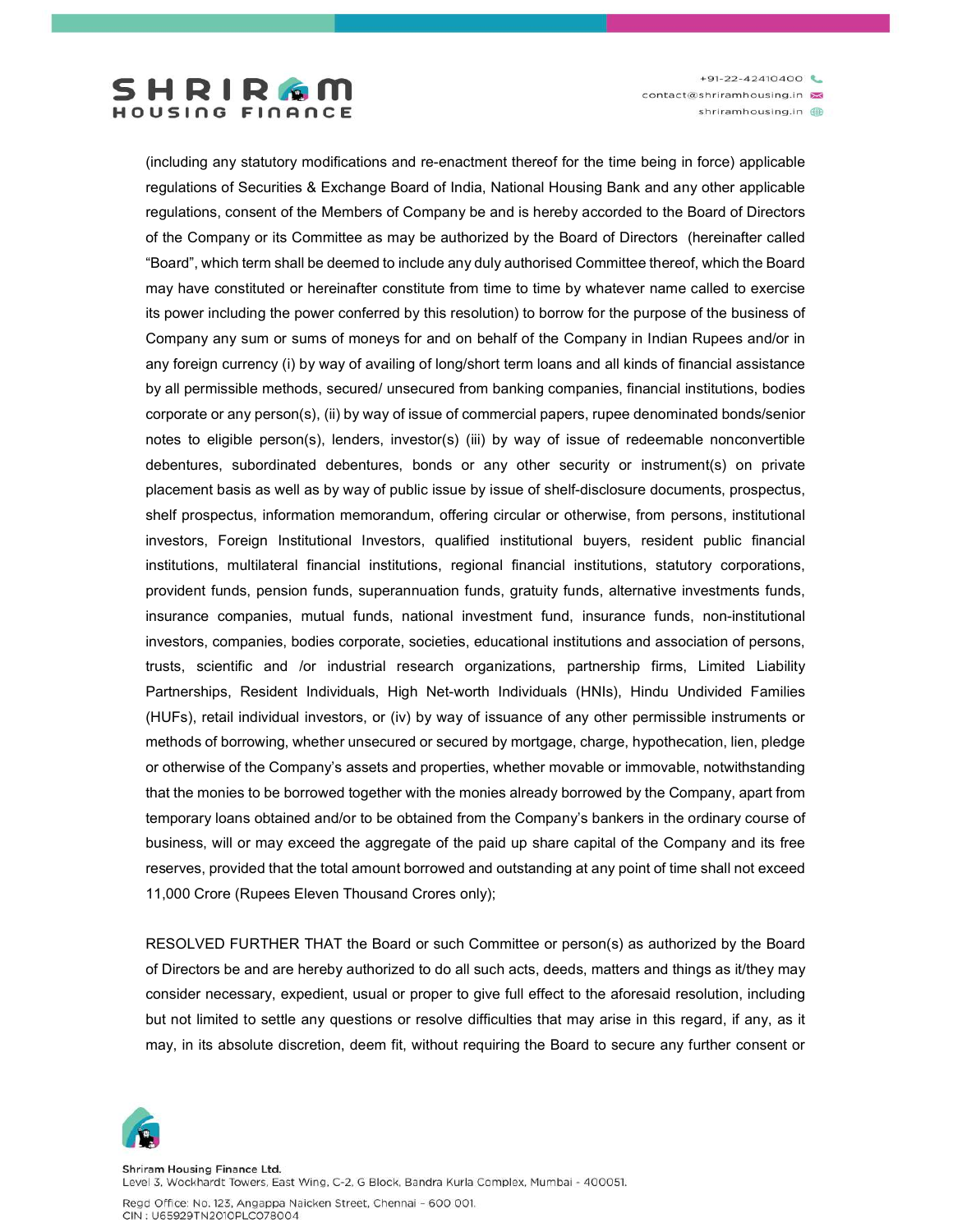

approval of the Members of the Company to the intent that they shall be deemed to have given their approval thereto expressly by the authority of this resolution."

# 7. Creation of charge/providing security

To consider and if thought fit, to pass, with or without modification(s), the following resolution as a Special Resolution:

"RESOLVED THAT in supersession of the Special resolution passed at the Eighth Annual General Meeting of the Company held on July 12, 2018, and pursuant to Section 180(1)(a) and other applicable provisions, if any, of the Companies Act, 2013 (hereinafter referred to as the "Act"), consent of the Members of the Company be and is hereby accorded to the Board of Directors of the Company or its Committee as may be authorised by the Board of Directors, for mortgaging and/or charging in such form and manner and on such terms and at such time(s) as the Board of Directors or such Committee may deem fit, the immovable and movable properties, receivables of the Company, wherever situate, present and future, whether presently belonging to the Company or not, in favour of any person including, but not limited to, financial/ investment institution(s), bank(s), insurance Company(ies), mutual fund(s), corporate body(ies), trustee(s), agent(s) to secure the debentures, senior notes, bonds, loans, hire purchase and/or lease portfolio management transaction(s) for finance and other credit facilities up to a sum not exceeding INR 13,750 Crore (Rupees Thirteen Thousand Seven Hundred and Fifty Crores only);

RESOLVED FURTHER THAT the Board of Directors or such Committee or person(s) as authorized by the Board of Directors be and are hereby authorized to finalize the form, extent and manner of, and the documents and deeds, as may be applicable, for creating the appropriate mortgages and/or charges on such immovable and/or movable properties, receivables of the Company on such terms and conditions as may be decided by the Board of Directors or such Committee in consultation with the lenders/ trustees and for reserving the aforesaid right and for performing all such acts, things and deeds as may be necessary for giving full effect to this resolution."

> By order of the Board of Directors For Shriram Housing Finance Limited

> > Puja Shah PUJA KIRIT PUJA KIRIT SHAH SHAH Date: 2022.06.03 19:21:18 +05'30'

Company Secretary & Compliance Officer

Date: June 3, 2022

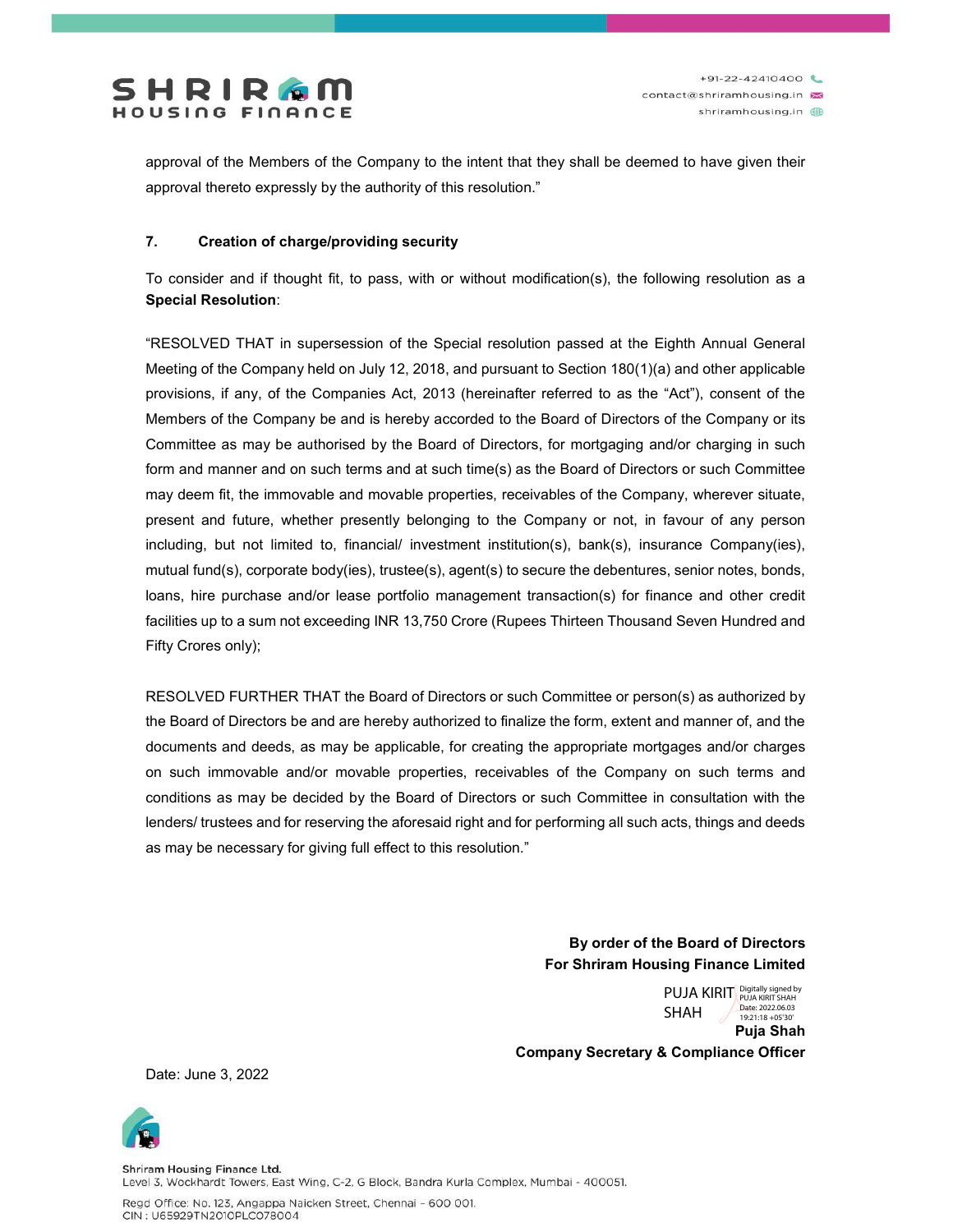

## Notes:

- 1. The Explanatory Statement pursuant to Section 102 of the Companies Act, 2013 relating to special businesses to be transacted at Annual General Meeting (the "Meeting") is annexed herewith.
- 2. The Notice of the Meeting is also posted on the website of the Company i.e. www.shriramhousing.in.
- 3. A Member entitled to attend and vote at the Meeting is entitled to appoint a proxy to attend and vote on a poll instead of herself / himself and a proxy need not be a Member of the Company. The instrument appoint the proxy in order to be effective, should be deposited at the Registered Office of the Company, duly completed and signed, not less than 48 hours before the commencement of the Meeting.
- 4. A person can act as a proxy on behalf of Members not exceeding fifty and holding in the aggregate not more than ten percent of the total share capital of the Company carrying voting rights. In case a proxy to be appointed by a Member holding more than ten percent of the total share capital of the Company carrying voting rights, then such proxy shall not act as a proxy for any other person or shareholder. The holder of proxy shall prove her / his identity at the time of attending the Meeting.
- 5. Corporate Members intending to send their authorized representatives to attend the Meeting are requested to send to the Company a certified copy of the Board Resolution authorizing their representative to attend and vote on their behalf at the Meeting.
- 6. Attendance Slip, Proxy Form and the route map of the venue of the Meeting are annexed hereto.
- 7. Members / Proxy holders are requested to produce at the entrance, the attached admission slip for admission to the Meeting hall. Duplicate admission slips will not be provided at the hall.
- 8. Shareholders are requested to intimate changes in their address, if any, quoting the folio number / DP-ID and Client ID, to the Company.
- 9. All documents referred to in the Notice and in the accompanying explanatory statement are open for inspection in electronic mode at the Registered Office of the Company during office hours on all working days, except holidays, between 10.00 A.M. and 5.00 P.M. up to the date of the Annual General Meeting.

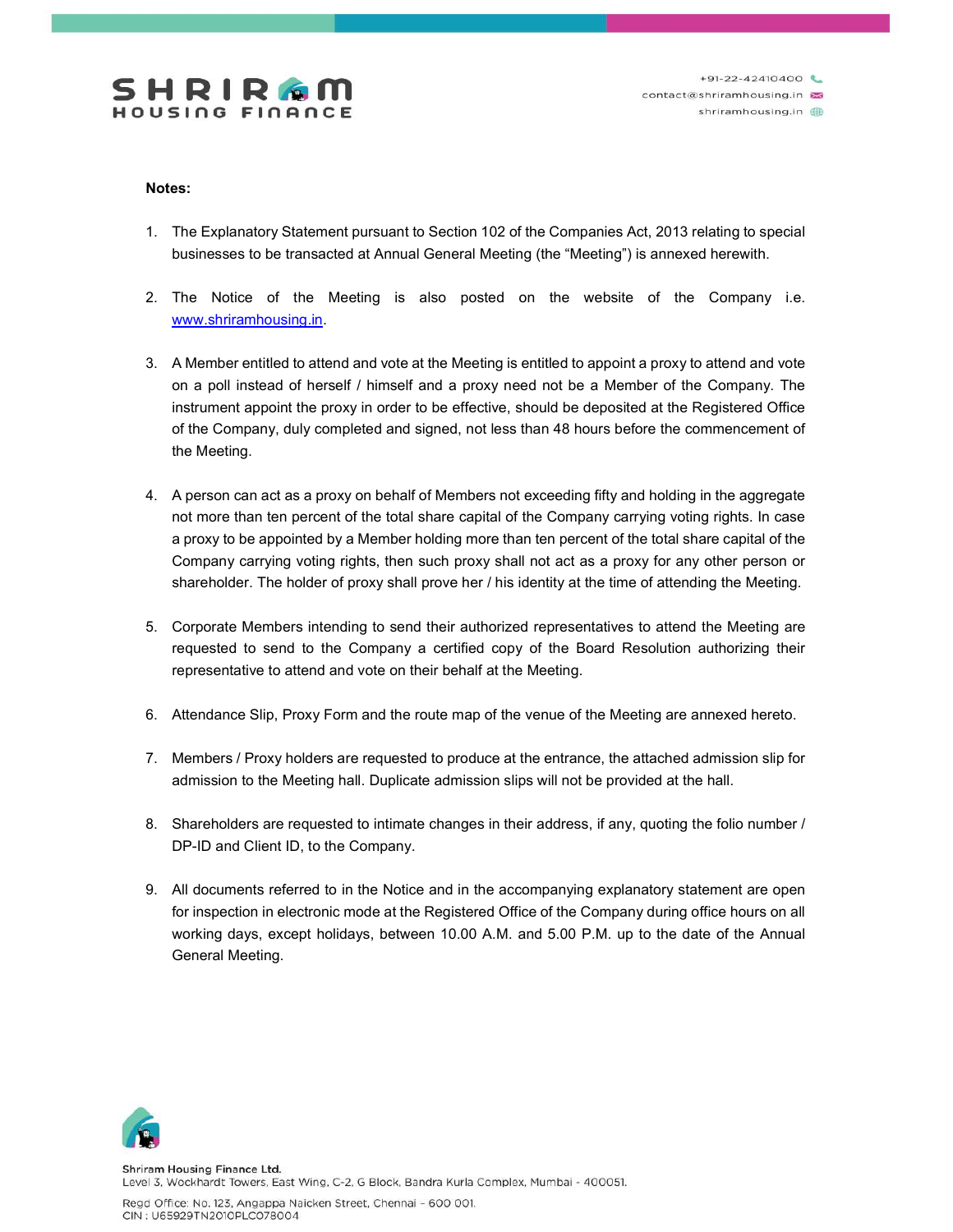

## Explanatory Statement pursuant to Section 102 (1) of the Companies Act, 2013:

#### Item No.: 3

The Members of the Company had appointed M/s. T. R. Chadha Co. LLP.("TRC"), Chartered Accountants, Statutory Auditors of the Company in its Extra Ordinary General Meeting held on August 20, 2021 in view of casual vacancy arising out of resignation of M/s Piyush Gupta & Co. Chartered Accountants on account of applicability of new RBI guidelines on appointment of Auditors. Since as per the provisions of the Companies Act, 2013, the Statutory Auditor of the Company can only be appointed in the Annual General Meeting of the Company, need was felt to regularize the appointment of M/s T R Chadha & Co. LLP, Statutory Auditors of the Company in this Annual General Meeting of the Company.

The Board of Directors of the Company ('the Board'), on the recommendation of the Audit and Risk Management Committee ('the Committee'), recommended for the approval of the Members, the appointment of M/s. T. R. Chadha Co. LLP., Chartered Accountants, as the Auditors of the Company for a period of three years till the conclusion of the  $14<sup>th</sup>$  AGM at a remuneration as may be decided by the Board of Directors in consultation with the Auditors.

The Committee and Board considered various parameters like rending services in the field of Statutory Audits, Investigations / Forensic Audit, Financial due diligence, Stock Audits, Operational Audits, Business advisory, Internal Audits, IS Audit, SOX Compliance, Risk Assessments, Domestic and International Taxation, GST Service, Inbound & Outbound Investment and FEMA Advisory services, Company Secretarial Services and other Services viz. Concurrent Audit, CSR Audit, Quality Audit, etc. The firm has cumulative 99 years of audit experience as Statutory Central / Branch Auditor of Commercial Banks (excluding RRBs) / AIFIs / NBFCs and Team TRC consists of 19 partners and over 600 employees with over 150 Chartered Accountants and other domain experts. Nation-wide they are spread across 10 different locations providing with a geographical advantage.

The Audit and Risk Management Committee and Board have confirmed that the auditor's Independency have been assessed and also there is no conflict of interest in terms of relevant regulatory provisions, standards and best practices.

Further, pursuant to the aforementioned Provisions / Guidelines / Circulars, TRC have confirmed their eligibility for the appointment as statutory auditors and has given their consent to act as the Auditors of the Company. Also, they have confirmed that the said appointment, if made, will be in accordance with the conditions prescribed under Sections 139 and 141 of the Act.

None of the Directors and Key Managerial Personnel of the Company, or their relatives, is interested in this Resolution. The Board recommends passing of the Ordinary Resolution at Item No. 3 of the accompanying Notice for approval by the members of the Company.

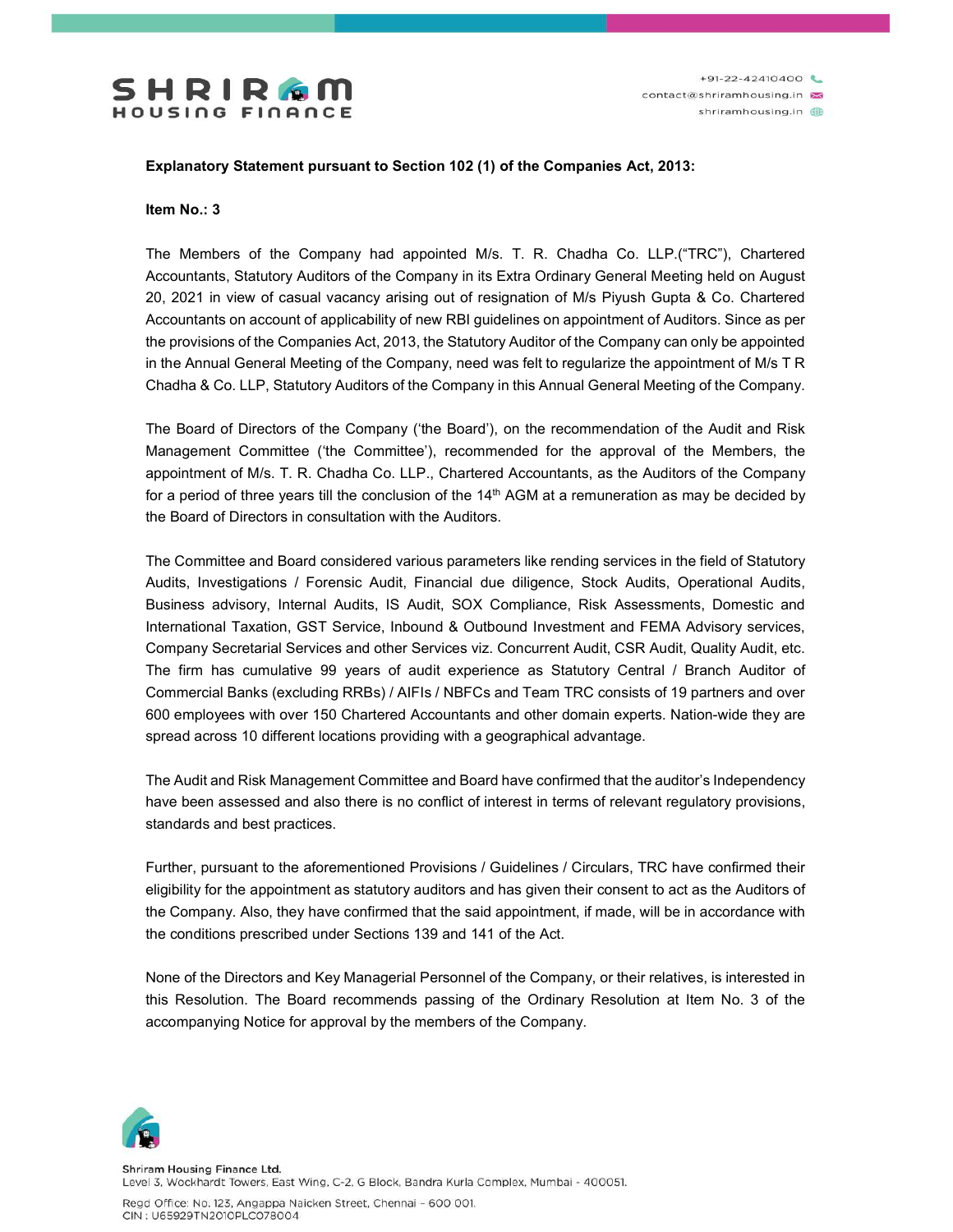

### Item No.:4

For the purpose of enhancing lending, to grow the asset book, for refinancing existing debt and other general purposes of the Company, it is proposed to raise funds by issue of securities namely, secured, Unsecured, Market Linked, redeemable Non-Convertible Debentures (NCDs), Subordinated Debentures, Bonds or any other Debt Securities on private placement basis.

As per the provision of the Section 42 and any other provisions, if any, of the Companies Act, 2013 and the Rules made thereunder, a Company offering or making an invitation to subscribe to Secured / Unsecured / Redeemable / Non-Convertible Debentures (NCDs) on a private placement basis is required to obtain prior approval of the Members by way of Special Resolution. Such approval by a Special Resolution can be obtained once a year for all the offers and invitations for such NCDs to be made during the year, NCDs including subordinated debentures, bonds and / or other debt securities, etc., issued on a private placement basis constitute a significant source of borrowings for the Company and meet the ongoing funding requirements for the Company's business activities and refinancing of the existing debt obligations of the Company.

The Board of Directors at their Meeting held on April 25, 2022, has considered the possibility of the Company being required to make an offer or invitation, to subscribe to securities through private placement subject to the shareholders' approval at the ensuing Annual General Meeting.

It is therefore, proposed to obtain an enabling approval of shareholders to offer or invite subscription for NCDs including subordinated debentures, bonds, and/or other debt securities, etc. on private placement basis, at appropriate time in one or more tranches, within the overall borrowing limits of the Company as approved by the Members with the authority to the Board to determine the terms and conditions, including the issue price of the NCDs, interest, repayment, security use of proceeds or otherwise, as it may deem expedient and to do all such acts, deeds, matters and things in connection therewith and incidental thereto and the Board in its absolute discretion deem fit. The Board would act on the basis of the enabling resolution without being required to seek any further consent or approval of the Members or otherwise to the end and intent that they shall be deemed to have given their approval thereto expressly by the authority of the Resolution. Accordingly, the approval of the Members is being sought by way of a Special Resolution under Sections 42, 71 and other applicable provisions, if any, of the Companies Act, 2013 read with Rules made thereunder as set out in Item No. 4 appended to this Notice.

None of the Directors, Key Managerial Personnel of the Company and their relatives are concerned or interested, financially or otherwise in this Resolution.

The Board accordingly, recommends the Special Resolution set out at Item No. 4 of accompanying Notice for the approval of the Members.

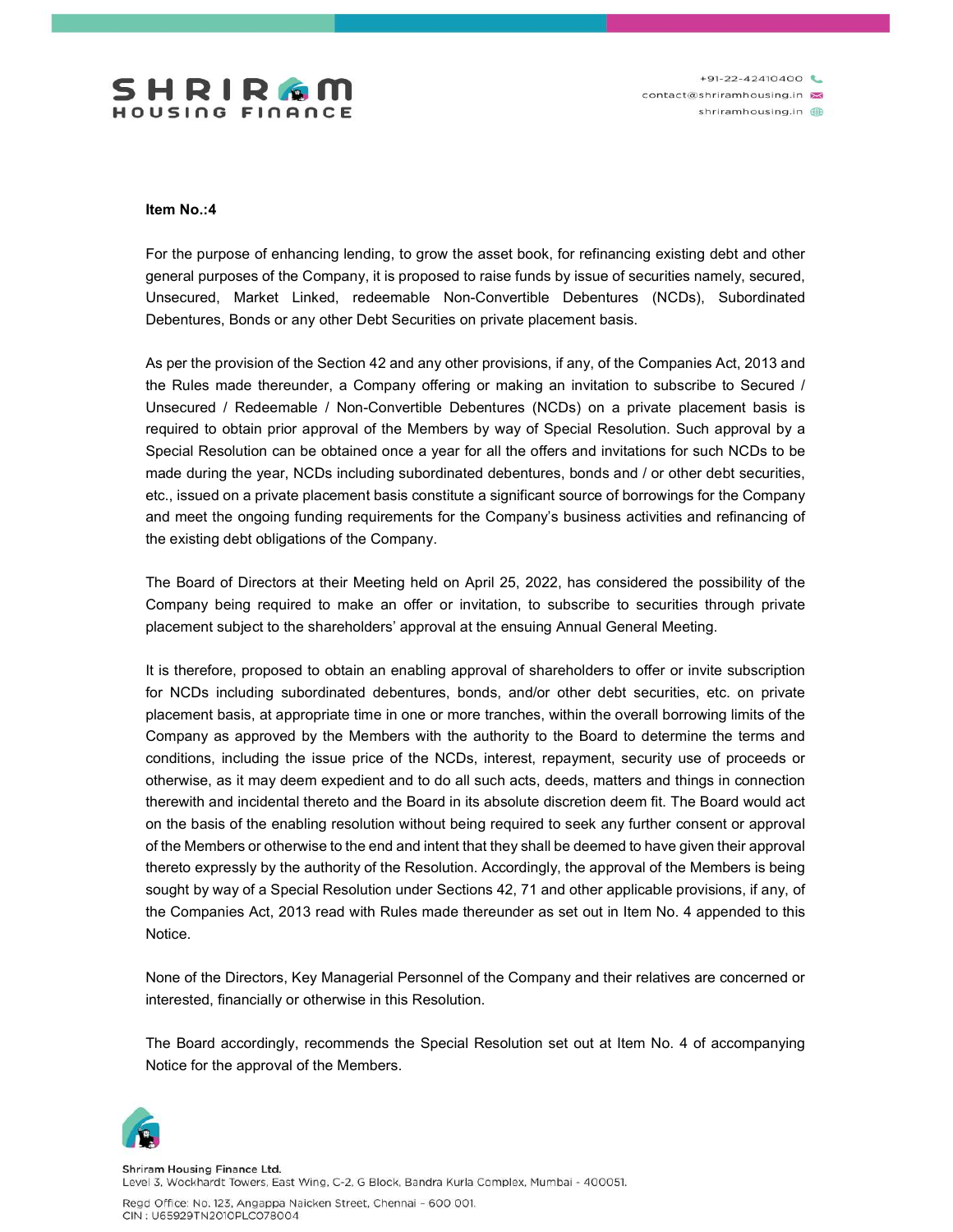

### Item No.: 5

The Members of the Company at the Extra-Ordinary General Meeting held on December 18, 2018 had approved the appointment of Mr. Subramanian Jambunathan (DIN 00969478) as Managing Director & Chief Executive Officer of the Company with effect from November 20, 2018 for a period of five years.

Mr. Subramanian Jambunathan, aged 52 years old, is a Management Graduate from IIM – Bangalore. He has a total work experience of over two decades in the banking and financial services sector across organizations like HSBC, Citibank, ANZ Grindlays Bank and IBM–India (then TISL). He successfully led independent businesses with complete P&L accountability, over the more than 15 years. He has served in Senior Management roles in diverse functions ranging from business process reengineering to heading a business. He has been instrumental in building businesses in Assets, Credit Cards, consumer finance and Mortgages, rebuilding and reengineering debt management infrastructure and has also led branch banking teams. Mr. Subramanian joined the Shriram Group in the year 2010. His role as an Executive Director at Shriram City Union Finance Limited entails building and growing the lending business across all the retail lending products (SME, Business Loans, Personal Loans, Mortgages and other collateralised loans), pan India. He has attended all the Board Meetings held during the year. He is a director in Sothern Equipment Finance Limited, K. P. I. Teleservices Private Limited and Volkswagen Finance Private Limited.

The remuneration proposed to be paid to Mr. Subramanian Jambunathan is in accordance with the Section 196 and 197 read with Schedule V of the Act and requires the approval of the Members. The details of the proposed remuneration will be available for inspection by any Member of the Company without payment of fee at the Company's Registered Office during the business hours.

Except Mr. Subramanian Jambunathan, none of the other Directors, Key Managerial Personnel of the Company nor their relatives are concerned or interested, financially or otherwise in this resolution.

The Board of Directors accordingly recommends Special Resolution set out at Item No.5 of the accompanying Notice for approval of the Members.

#### Item No. 6

Section 180(1) (c) of the Act, provides that the Board of Directors of a company shall not, except with the consent of the Company in General Meeting, borrow monies in excess of the Company's paid up share capital, free reserves, and securities premium apart from temporary loans obtained and/or to be obtained from the Company's bankers in the ordinary course of business. At the Annual General Meeting held on July 12, 2018, the shareholders of the Company had passed resolution authorizing the Board of Directors/ Committee of Directors to borrow upto a limit of `5,000 Crores (Rupees FiveThousand Crore only) apart from temporary loans obtained /to be obtained from the bankers by

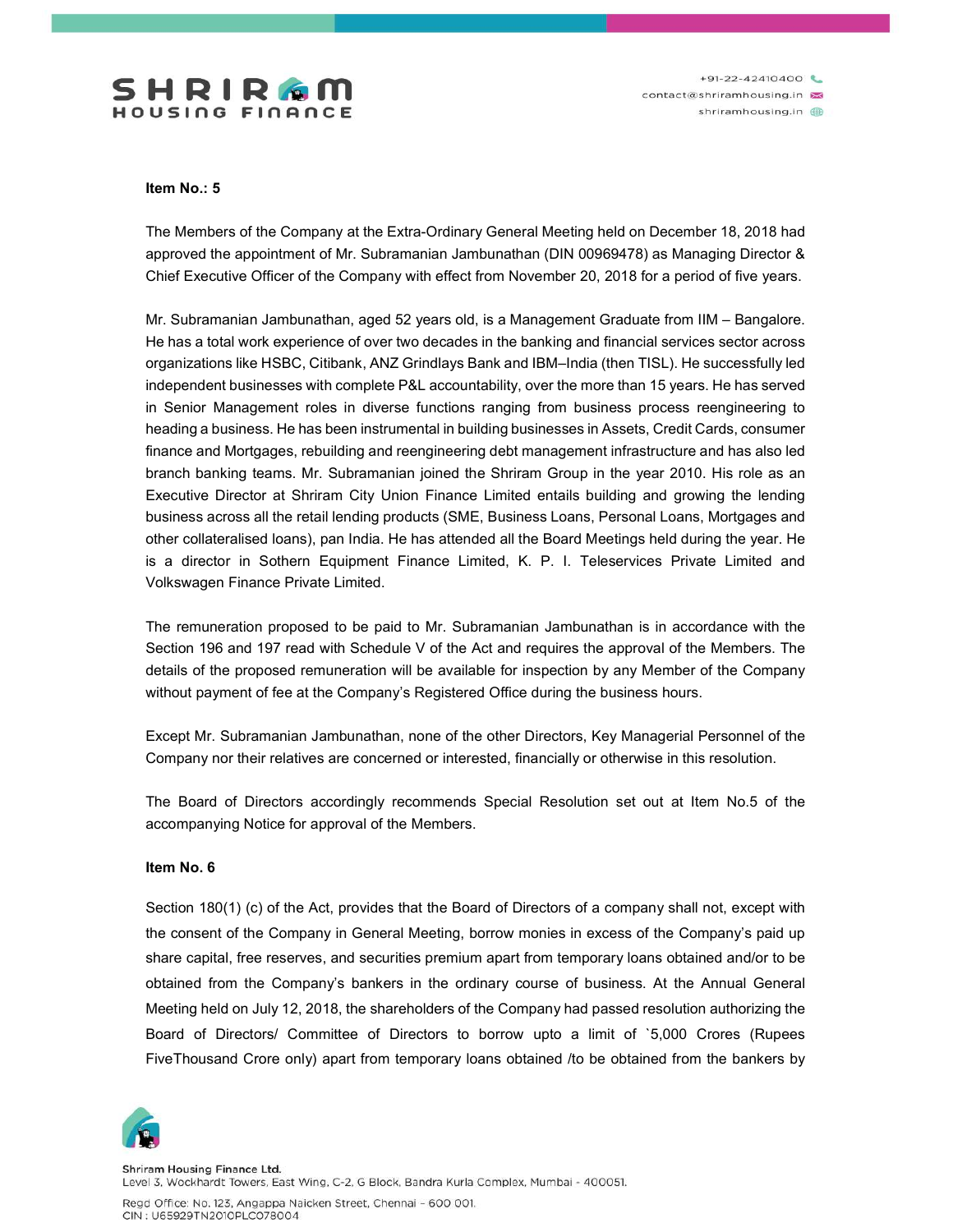

way of cash credit limits and working capital demand loans in the ordinary course of business. Increase in mobilization of funds is necessary for the Company's growing business. The Board of Directors therefore consider desirable to enhance the limit of borrowings to `11000 Crores (Rupees Eleven Thousand Crores only) apart from temporary loans obtained/to be obtained by the Company from its bankers in the ordinary course of business.

The Board of Directors commends passing of the resolution as set out in Item no. 6 of the Notice.

None of the Directors, Key Managerial Personnel of the Company nor their relatives are concerned or interested, financially or otherwise in the proposed resolution.

#### Item No. 7

Section 180(1)(a) of the Companies Act, 2013, provides that the Board of Directors of a company shall not except with the consent of the Company in General Meeting, by way of Special Resolution, sell, lease or otherwise dispose of the whole, or substantially the whole, of the undertaking of the Company.

Your Company would be borrowing monies from time to time for the purpose of its business by way of loans, debentures, bonds, commercial paper, hire purchase finance, lease portfolio management schemes and other financial assistance/credit facilities from various financial/investment institution(s), bank(s), mutual fund(s), insurance company(ies), corporate body(ies) and other persons/investors apart from the working capital facilities obtained/ to be obtained from banks in the ordinary course of business. This, in turn would necessitate further creation of security by way of mortgage and /or charges on all or some of the immovable and/or movable properties of the Company, both present and future in favour of the lenders/ trustees/agents. The resolution proposed at Item no.7 is to seek the permission of the members for empowering the Board/ Committee of Directors to create mortgage and/or charge up to an aggregate amount of INR 13,750 (Rupees Thirteen Thousand Seven Hundred and Fifty Crores only) on the immovable and /or movable properties of the Company to secure the loans, debentures, bonds, financial assistances / credit facilities obtained/to be obtained by the Company from the lenders of the Company.

The Board of Directors commends passing of the resolution as set out in Item no. 7 of the Notice. None of the Directors, Key Managerial Personnel of the Company nor their relatives are concerned or interested, financially or otherwise in the proposed resolution.

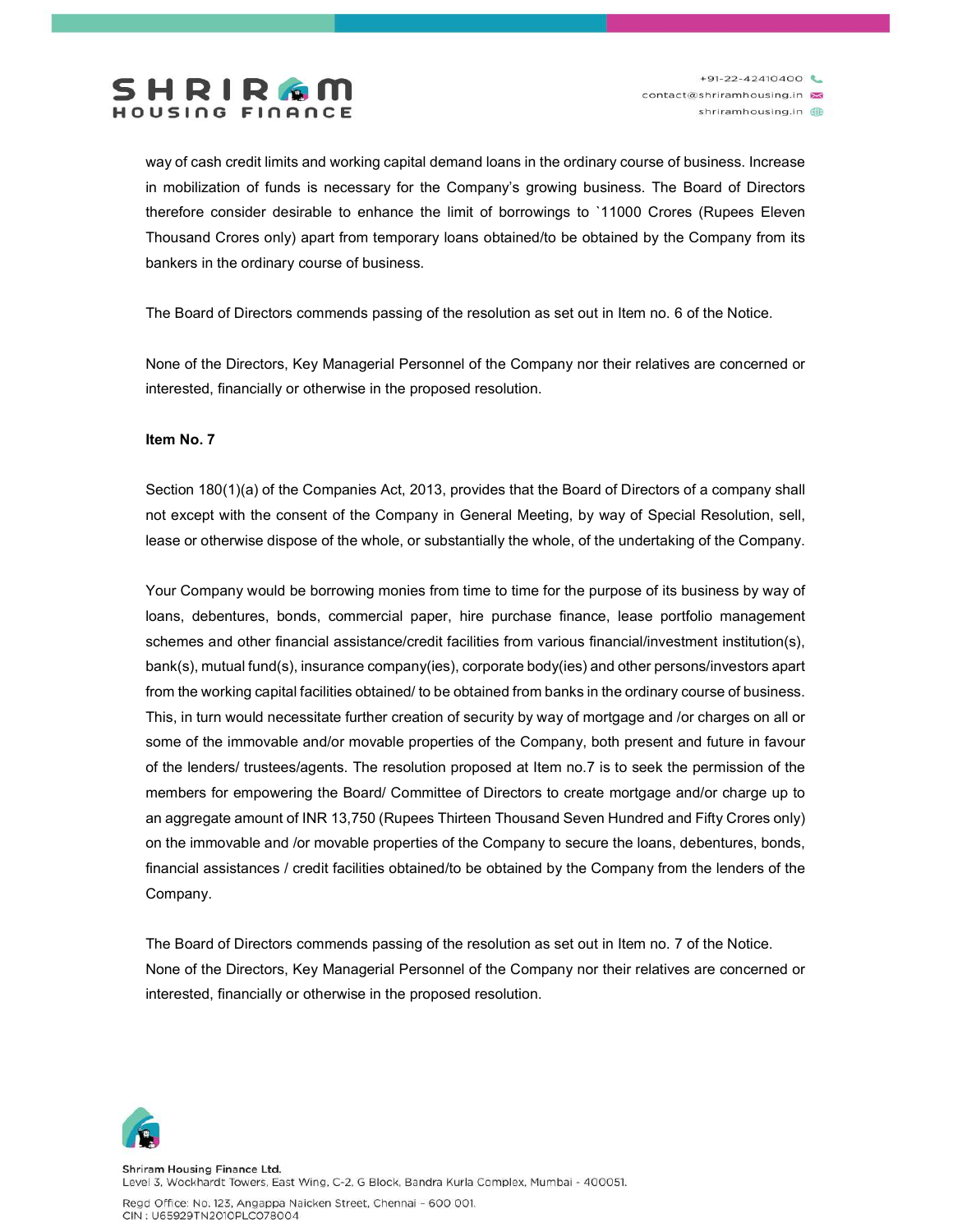

# Shriram Housing Finance Limited

Registered Office: 123, Angappa Naicken Street, Chennai – 600 004 CIN: U65929TN2010PLC078004 | Website: www.shriramhousing.in | E-mail ID: sect@shriramhousing.in

# ATTENDANCE SLIP Annual General Meeting – (Day), (Date)

| *DP Id. / Client Id. |  |              |  |  |  |  | Name and Address of the registered |  |  |
|----------------------|--|--------------|--|--|--|--|------------------------------------|--|--|
| Regd. Folio No.      |  | Shareholder: |  |  |  |  |                                    |  |  |
| No. of Share(s) held |  |              |  |  |  |  |                                    |  |  |
|                      |  |              |  |  |  |  |                                    |  |  |
|                      |  |              |  |  |  |  |                                    |  |  |

I / We hereby certify that I am / we are a Member / proxy for the Member of the Company.

I / We hereby record my / our presence for the Annual General Meeting of the Members of Shriram Housing Finance Limited held on Tuesday, June 7, 2022, at 12.00 p.m. at 144, Santhome High Road, Shriram City Business Solution Centre, Mylapore, Chennai - 600 004.

Name of the Member / Proxy (In Block Letters) Signature of the Member / Proxy

Note: Please fill up this attendance slip and hand it over at the entrance of the Meeting venue.

 $\frac{1}{2}$  ,  $\frac{1}{2}$  ,  $\frac{1}{2}$  ,  $\frac{1}{2}$  ,  $\frac{1}{2}$  ,  $\frac{1}{2}$  ,  $\frac{1}{2}$  ,  $\frac{1}{2}$  ,  $\frac{1}{2}$  ,  $\frac{1}{2}$  ,  $\frac{1}{2}$  ,  $\frac{1}{2}$  ,  $\frac{1}{2}$  ,  $\frac{1}{2}$  ,  $\frac{1}{2}$  ,  $\frac{1}{2}$  ,  $\frac{1}{2}$  ,  $\frac{1}{2}$  ,  $\frac{1$ 

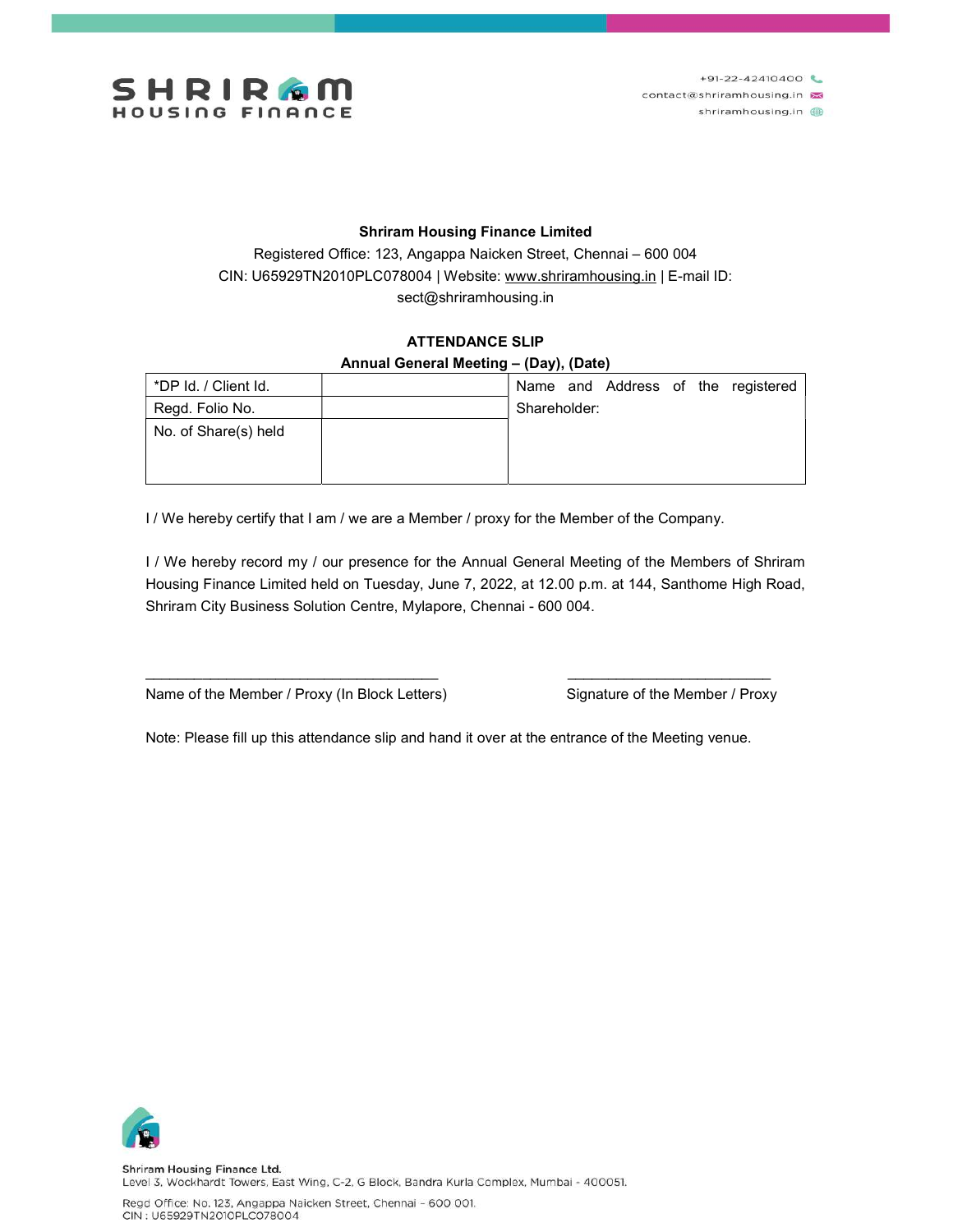

# Shriram Housing Finance Limited

Registered Office: 123, Angappa Naicken Street, Chennai – 600 004 (TN) CIN: U65929TN2010PLC078004 | Website: www.shriramhousing.in | E-mail ID: sect@shriramhousing.in

# Proxy Form No. MGT - 11

[Pursuant to Section 105(6) of the Companies Act, 2013 and rule 19 (3) of the Companies (Management and Administration) Rules, 2014]

Name of the Member(s) Name of the Member(s) Registered Address E-mail ID Folio No.

| I / We, being the Member(s) of ………………… shares of the above named company, hereby appoint: |  |  |
|-------------------------------------------------------------------------------------------|--|--|
|-------------------------------------------------------------------------------------------|--|--|

| 1. Name:             |                                    | 3. Name:                            |
|----------------------|------------------------------------|-------------------------------------|
| Address:             | Address:                           |                                     |
| E-mail ID            |                                    |                                     |
|                      |                                    | E-mail ID                           |
| Signature:,          | Signature:<br>or failing him / her |                                     |
| or failing him / her |                                    | Signature:,<br>or failing him / her |
|                      |                                    |                                     |

as my / our proxy to attend and vote (on a poll) for me / us and on my / our behalf at the Annual General Meeting of the Company, to be held at no. 144, Santhome High Road, Shriram City Business Solution Centre, Mylapore, Chennai - 600 004 on Tuesday, June 7, 2022 at 12.00 p.m. and at any adjournment thereof in respect of such resolution(s) as indicated below:

| <b>Resolution No. &amp; Matter of Resolution</b> |                                                                               | For | <b>Against</b> |
|--------------------------------------------------|-------------------------------------------------------------------------------|-----|----------------|
|                                                  | 1. To consider and adopt the audited financial statements of the Company for  |     |                |
|                                                  | the financial year ended March 31, 2022 and the Reports of the Board of       |     |                |
|                                                  | Directors and Auditors thereon.                                               |     |                |
|                                                  | 2. To appoint a Director in place of Mr. Srinivasa Chakravarti Yalamati (DIN: |     |                |
|                                                  | 00052308), who retires by rotation under the provisions of the Companies      |     |                |
|                                                  | Act, 2013 and eligible, offer himself for re-appointment.                     |     |                |
| 3.                                               | Appoint of M/s. T. R. Chadha Co LLP., Chartered Accountants as Statutory      |     |                |
|                                                  | Auditors of the Company.                                                      |     |                |
|                                                  | 4. To approve private placement of Non-Convertible Debentures and/or other    |     |                |
|                                                  | Debt Securities for refinancing of existing Debt.                             |     |                |
|                                                  | 5. Revision in remuneration of Mr. Subramanian Jambunathan (DIN:              |     |                |
|                                                  | 00969478), Managing Director & CEO of the Company.                            |     |                |
| 6.                                               | Increase in borrowing powers of the Company under Section $180(1)(c)$ of      |     |                |
|                                                  | Companies Act, 2013                                                           |     |                |
|                                                  | 7. Creation of Charge/Providing Security under Section 180(1)(a)<br>of        |     |                |
|                                                  | Companies Act, 2013                                                           |     |                |

Signed this…….. day of………………… 2022  $\overline{\phantom{0}}$ 



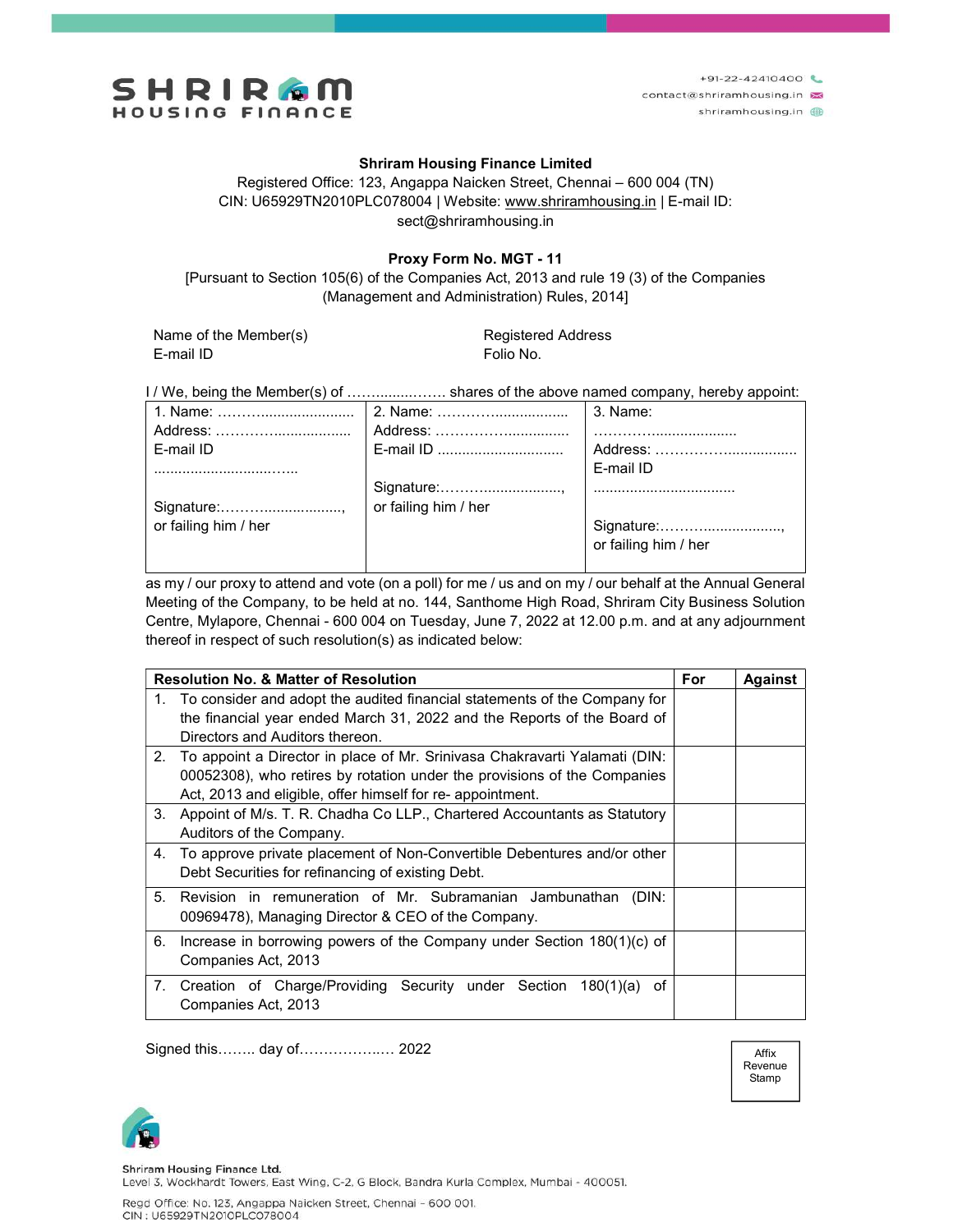

Signature of Member …………………….

Signature of Proxy holder(s) …………………

Notes: This form of proxy in order to be effective, should be duly completed and deposited at the Registered Office of the Company, not less than 48 hours before the commencement of the Meeting.